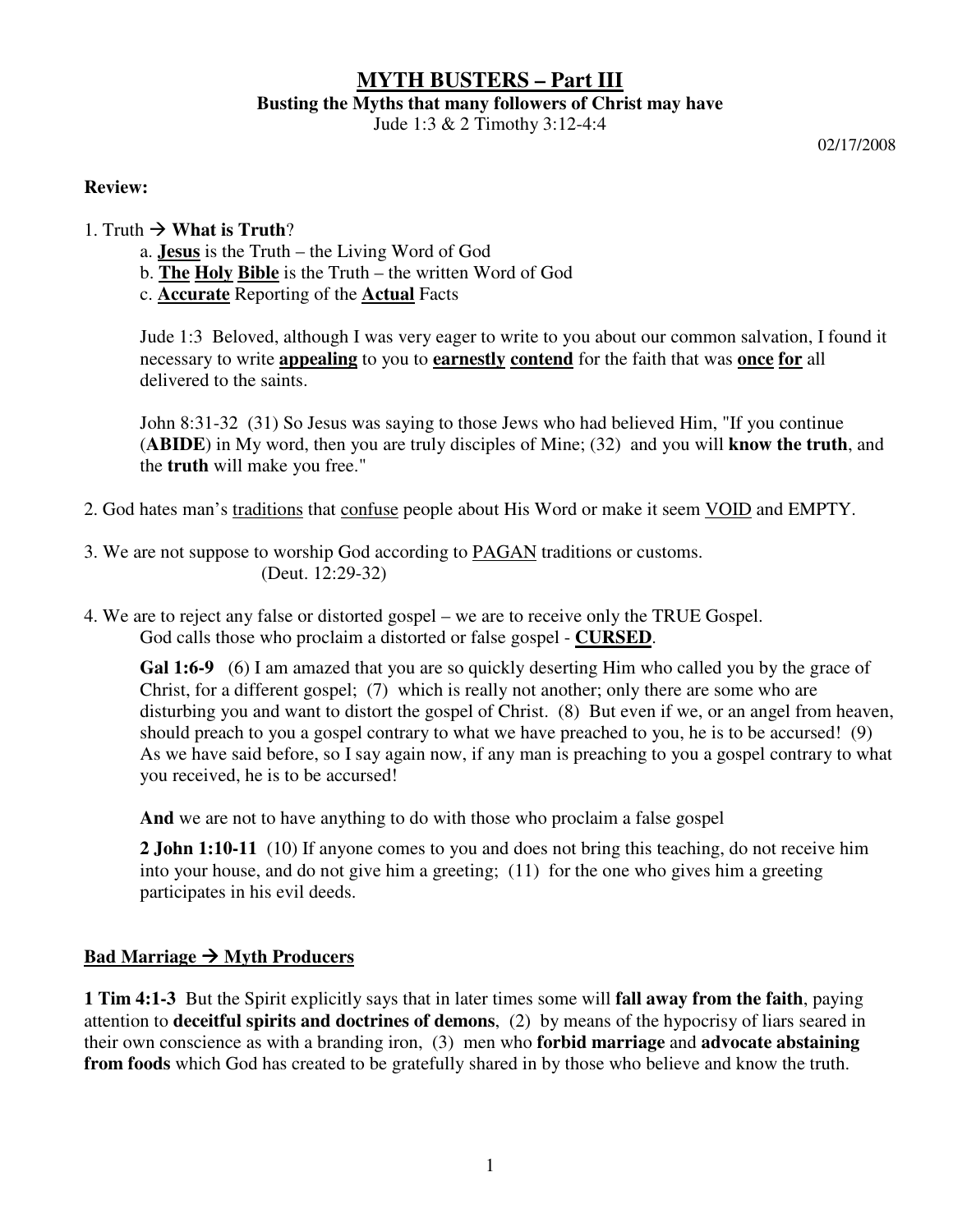**1. Doctrines/teachings of deceitful spirits and demons** 

**2. Forbid Marriage** 

# **3. Forbid Certain foods at certain times**

# **BAD-Marriage:**

**Rev 2:12-15** NASB "And to the angel of the church in **Pergamum** write: The One who has the sharp twoedged sword says this: (13) 'I know where you dwell, where Satan's throne is; and you hold fast My name, and did not deny My faith even in the days of Antipas, My witness, My faithful one, who was killed among you, where Satan dwells. (14) '**But I have a few things against you**, because you have there some who hold the teaching of Balaam, who kept teaching Balak to put a **stumbling block** before the sons of Israel, **to eat things sacrificed to idols and to commit acts of immorality**. (15) 'So you also have some who in the same way hold the teaching of the **Nicolaitans**.

# Thyatira:

The district of Lydia, and the city of Thyatira in particular, were famous for **purple** dyes. So Homer:

"As when some Carian or Maeonian dame Tinges with purple the white ivory, To form a trapping for the cheeks of steeds." Iliad, iv., 141.

An inscription found in the ruins of Thyatira relates to the guild of dyers.

# PURPLE and SCARLET  $\rightarrow$  symbols of wealth and opulence.

**Rev 2:18-20** NASB "And to the angel of the church in **Thyatira** write: The Son of God, who has eyes like a flame of fire, and His feet are like burnished bronze, says this: (19) 'I know your deeds, and your love and faith and service and perseverance, and that your deeds of late are greater than at first. (20) 'But I have this against you, that you tolerate the woman **Jezebel**, who calls herself a prophetess, and **she teaches and leads My bond-servants astray so that they commit acts of immorality and eat things sacrificed to idols**.

**1. Teachings that lead people astray from the Truth (or cause a stumbling block for those seeking…)** 

- **2. Teaching idolatry is O.K.**
- **3. Blending Paganism with Christianity**

**4. Separation of Clergy and Laity**  $\rightarrow$  **(Nicolaitans)** *the laity are just lower class dumb folk* 

## Jeze**bel -> Babel -> Babylon Bad Marriage between Ahab and Jezebel (most wicked woman in the Bible**

1 Kings 16:30-33

(30) Ahab the son of Omri did evil in the sight of the LORD more than all who were before him. (31) It came about, as though it had been a trivial thing for him to walk in the sins of Jeroboam the son of Nebat, that he married Jeze**bel** the daughter of Ethbaal king of the Sidonians, and went to serve Baal and worshiped him. (32) So he erected an altar for Baal in the house of Baal which he built in Samaria. (33) Ahab also made the Asherah (*groves* KJV). Thus Ahab did more to provoke the LORD God of Israel than all the kings of Israel who were before him.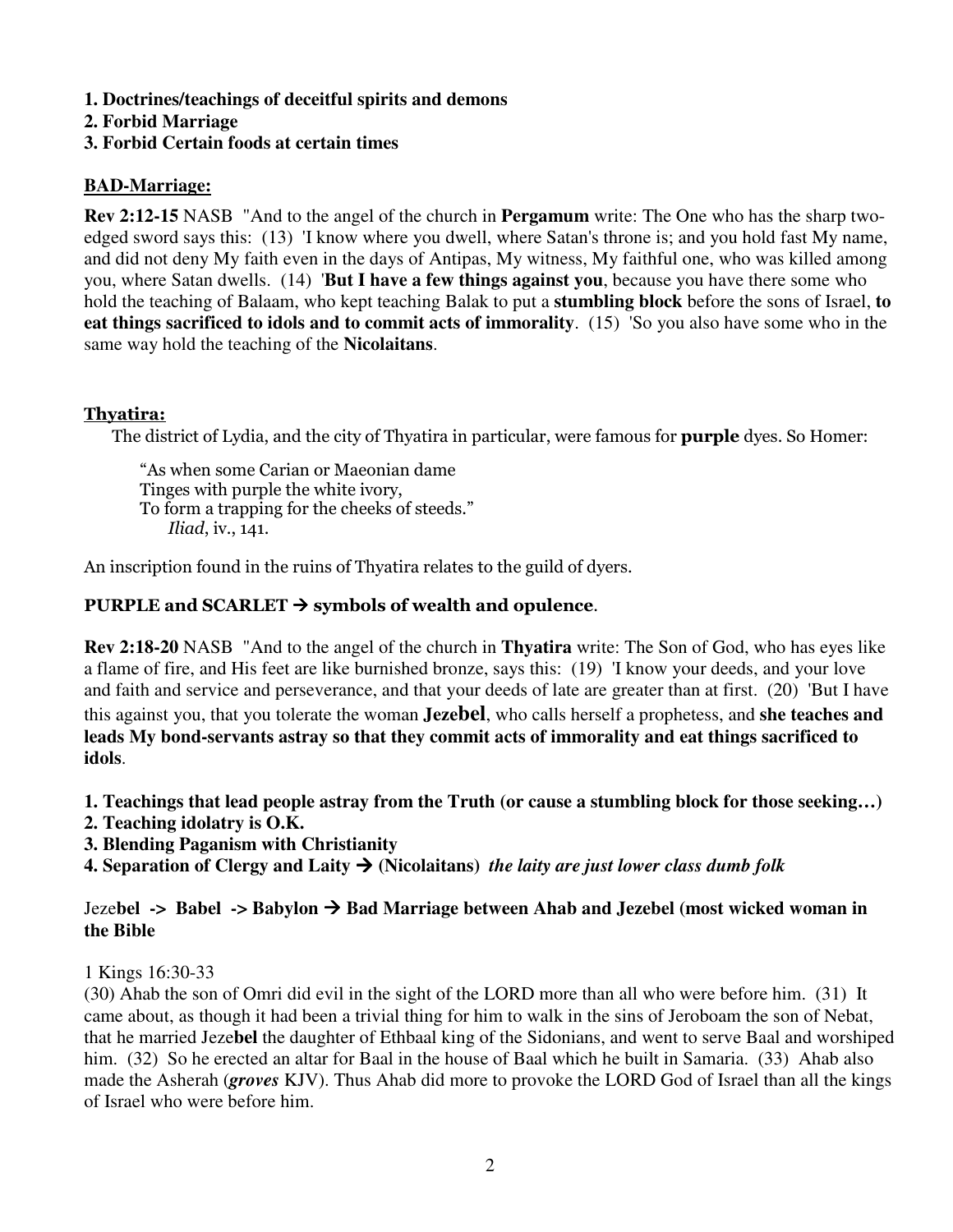#### **Pagan Trinities…:**  Sun God Worship  $\rightarrow$  Sun God (Ba'al/BEL – his wife (Ashtoreth) – and his male child (Tammuz)

Asherah  $\rightarrow$  Astarte or Ashtoreth (the **root** of where we get the modern name of **EASTER** from) She was also Called the "Queen of Heaven"

Nimrod, Semiramis & Tammuz  $\rightarrow$ Nimrod → his Kingdom (first king after Noah's flood) included Babel (Babylon) Nimrod became Ba'al (the Sun God), Ashtoreth (the wife of the sun) & Tammuz (the son of the SUN – birthday  $\rightarrow$  December 25th)

Osirus, Isis & Horus (Egypt) Agdistis, Ishtar/Innana, Attis (Easter Europe and parts of the Northern Middle-East) Zeus/Jupiter, Aphrodite/Venus, Cupid (Europe / Greece / Rome)

Venus => Aphrodite… from which we get Aphrodisiac

Ishtar/Easter/Eostre/Venus  $\rightarrow$  her symbols are **Rabbits** and **Eggs** – Female Fertility gods Ba'al & Ashtoreth  $\rightarrow$  Jezebel was the most wicked in her worship of **Ba'al** and **Ashtoreth** (**Easter**)

It all Goes Back to Bablyon – to Nimrod's **Bablyonian Mystery Religion** Sun God Worship  $\rightarrow$  Sun God – his wife – and their male child who was reborn every Dec. 25th

#### **Now let's see how God views Bablyon – whom He calls a Harlot The Harlot who sits of the Beast: (marriage of pagan Religion and Government)**

**Rev 17:1-6** NASB (1) Then one of the seven angels who had the seven bowls came and spoke with me, saying, "Come here, I will show you the **judgment** of the great **harlot** who sits on many waters, (2) with whom the kings of the earth committed acts of immorality, and those who dwell on the earth were made drunk with the wine of her immorality." (3) And he carried me away in the Spirit into a wilderness; and I saw a woman sitting on a scarlet beast, full of blasphemous names, having seven heads and ten horns. (4) The woman was clothed in **purple** and **scarlet**, and adorned with gold and precious stones and pearls, having in her hand a gold **cup** full of abominations and of the unclean things of her immorality, (5) and on **her** forehead a name was written, "MYSTERY, BABYLON THE GREAT, THE MOTHER OF HARLOTS AND OF THE ABOMINATIONS OF THE EARTH." (6) And I saw the woman drunk with the blood of the saints, and with the blood of the witnesses of Jesus. When I saw her, I wondered greatly. (**Greatly Astonished**)

**Rev 17:18** "The woman whom you saw is **the great city**, which **reigns over the kings** of the earth."

**Rev 18:2-5** (2) And he cried out with a mighty voice, saying, "Fallen, fallen is Babylon the great! She has become a dwelling place of **demons** and a **prison of every unclean spirit**, and a prison of every **unclean and hateful bird**. (3) "For all the nations have drunk of the wine of the passion of her immorality, and the kings of the earth have committed acts of immorality with her, and the merchants of the earth have become rich by the wealth of her sensuality." (4) I heard another voice from heaven, saying, "**Come out of her, my people**, so that you will not participate in her sins and receive of her plagues; (5) for her sins have piled up as high as heaven, and God has remembered her iniquities."